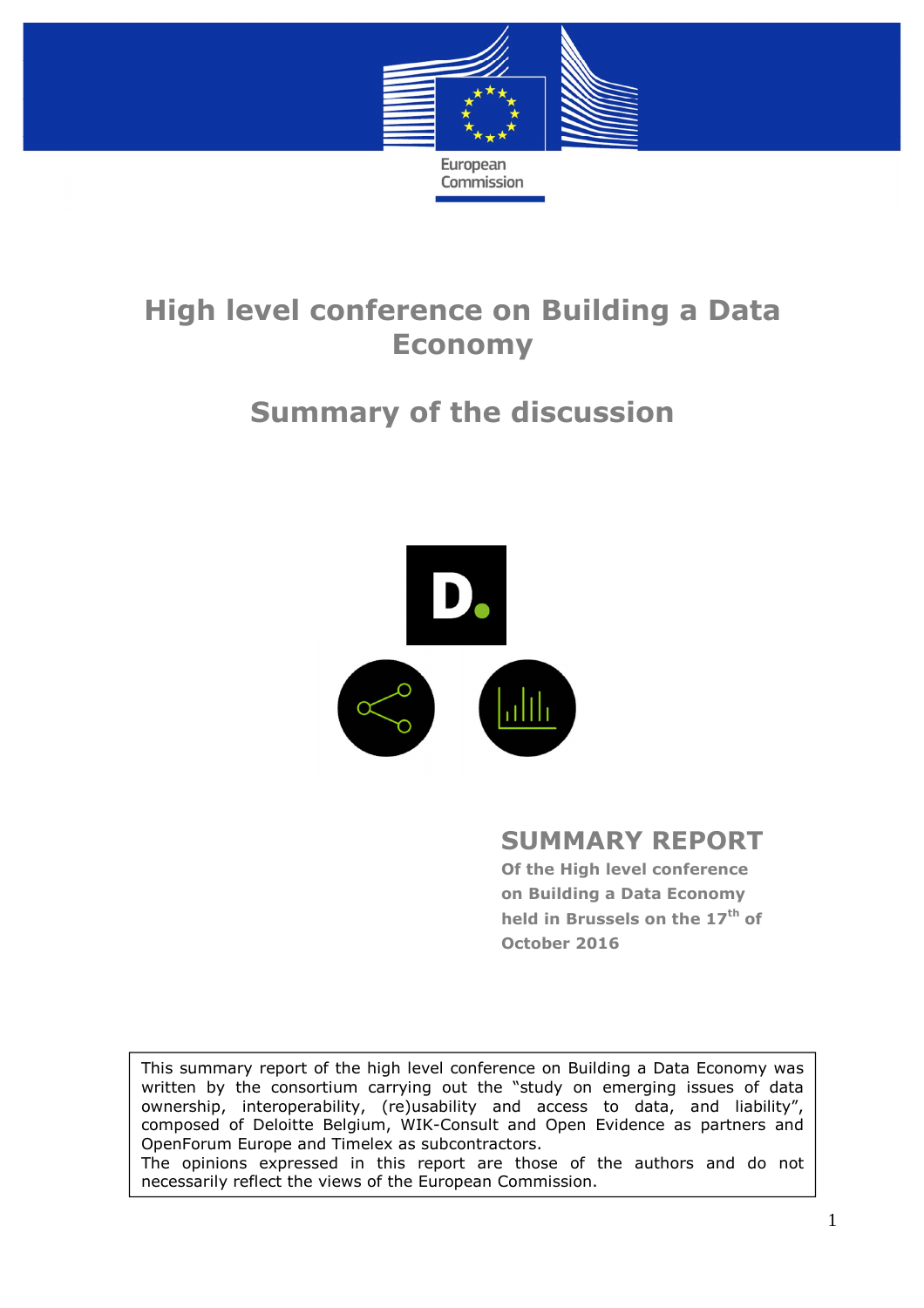#### **Setting the scene – the European Commission**

The scene was set by Commissioner Oettinger, Commissioner for the Digital Economy & Society who stated that "*data has become a good with major socio-economic value. But to reap the full benefits of new technologies and services, data should flow across borders and across sectors*" 1 . The aim of the Commission is to build a **functional data economy.** This can be achieved by encouraging new data services, supporting investments in data analytics and boosting the digital innovation hubs. **A pre-requisite is (however) access to data**. In fact, access to data is crucial in order to generate new viable business models and to "*create a win-win situation for both data holders and data users*". Re-use of public sector information (Open data) and open access to scientific research funded by the public sector have already helped to generate new services. In addition, from 2018, the General Data Protection Regulation (GDPR) will ensure the same level of data protection throughout the EU. Companies that use personal data will fully benefit from this regulation which establishes a level playing field.

The Commission is currently "*working on an initiative for boosting Europe's data economy, by addressing existing barriers to the free flow of data across border and sectors*". Such an initiative will "*tackle restrictions on the free flow of data, including legal barriers on the location of data for storage and/or processing purposes. The initiative will also address legal uncertainties surrounding the emerging issues of data ownership and access, reuse, portability and liability*". Furthermore, the Commission wishes to unlock the full potential of IoT, smart sensor equipped machines, tools and devices by creating an innovative friendly environment and putting in place incentives for companies and the public sector to invest in data sharing.

Concerning raw, machine-generated data, according to Commissioner Oettinger, "*the Commission may have to consider adjusting the legal framework"*. He considered that two elements were important: **greater legal certainty** when it comes to the question ''who has rights on data, in particular non-personal data generated by IoT machines and devices''. This could take the form of what some academics are starting to call "a new data producer right", but there may also be other approaches. Additionally, there may be a need to examine whether we may have to lay down **some basic principles on contracts** pertaining to the trading or use of data. This could reduce costs of business when trading data.

The Commissioner also argued that: "*current liability law principles are being challenged by an ever-increasing interdependency between devices and software components in IoT and by more and more sophisticated autonomous systems*". Therefore, the Commission should investigate whether current liability schemes can respond to these challenges and whether alternative schemes could help. In addition, there might also be a need to "consider potential insurance schemes which could cover the new risks".

 $\mathbf{1}$ see the full speech at http://ec.europa.eu/commission/2014-2019/oettinger/announcements/speech-conferencebuilding-european-data-economy\_en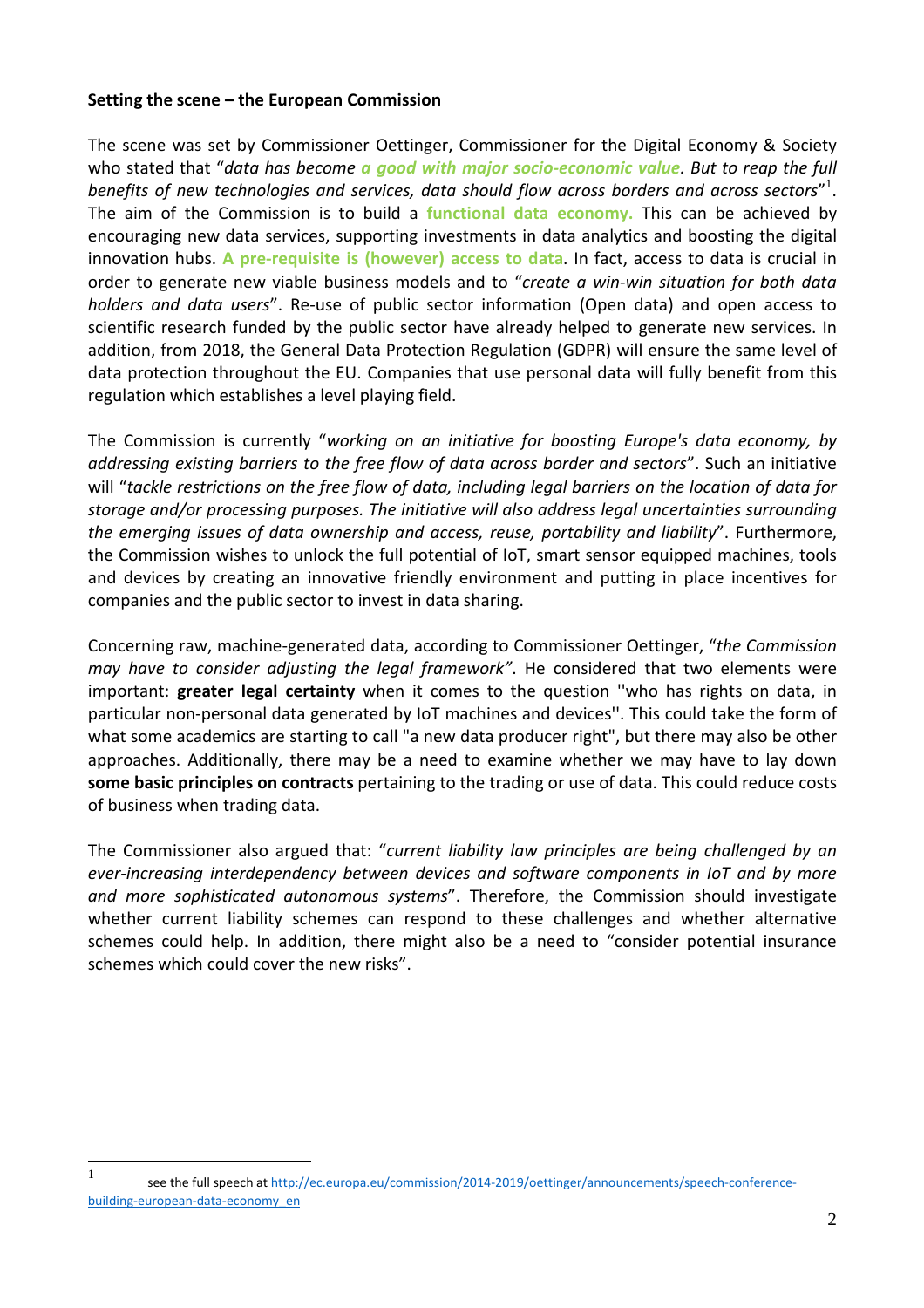### **Summary of the key messages of the conference**

The main elements that emerged during the high level conference on barriers to Free Flow of Data in Europe were the following:

- 1. **Stakeholders are divided on whether the current data sharing practice present identifiable failures** and on how to intervene to address these.
	- a. **From an SME perspective,** one of the main barriers is the prevalence of **one-sided clauses in contracts**, which prescribe exclusive data use for manufacturers. This could lead to monopolisation of data, and block innovative business models from emerging. For SMEs it **is therefore important to secure the availability of data also for possible re-users**, without undermining freedom of contract. This means giving users the power to decide if and with whom they want to share their data and hence, eventually, making data available for smaller businesses. SMEs consequently advocate requiring manufacturers to open the documentation of their interfaces so as to enable real data access (provided that users are entitled to have access to their data), and right sharing (while keeping the data encrypted).

In this respect, a legal academic expert argued that **markets would benefit from clear "ownership" rules with respect to data**. The possible allocation of an "ownership" right could be considered as a solution for the problem identified by the SMEs as long as it were designed to bring legal clarity with a view to enabling more data sharing (trading).

- b. From the **perspective of bigger companies (large manufacturers and leading firms),** the current contractual framework is well suited for the present situation and there is no need for further regulatory measures since there is **no clear market failure**. Ownership is not an issue *per se*, as the factual ownership is where the data is stored, and the question of access to data and trust is more important than ownership. Overall, contracts provide the necessary legal certainty among those parties who have contributed to generate the data. These latter are the players who have invested in storage and aggregation of data and therefore they should be the main beneficiaries. For this reason, **putting in place mandatory access to generated data is not an incentive for investment**, as it would discourage data generators to improve their storage and collection processes, and so would be counter-productive. The parties involved in industry 4.0 are quite open to the data sharing and, for any extreme cases involving an unjustifiable denial of access, legal instruments are already in place, such as mechanisms to control abuses of dominant positions. There is **no real justification for granting unconditional access to data to external parties** that did not participate in its generation.
- 2. There is agreement on the fact **that rules in national laws that geographically restrict** the storage of data are complicating the business of multinational companies. Getting rid of data localisation restrictions was considered by many as a necessary pre-condition before addressing other topics on the agenda.
- 3. There is also overall agreement on the fact that **legal uncertainty** linked to all aspects of free flow of data may have important economic implications for both SMEs and larger players, but mostly for the former. Legal rules in Member States on data are virtually absent. **Companies revert to contracts** to overcome this legal uncertainty. This system is currently working, but entails transaction costs and may disadvantage smaller players (SMEs and start-ups).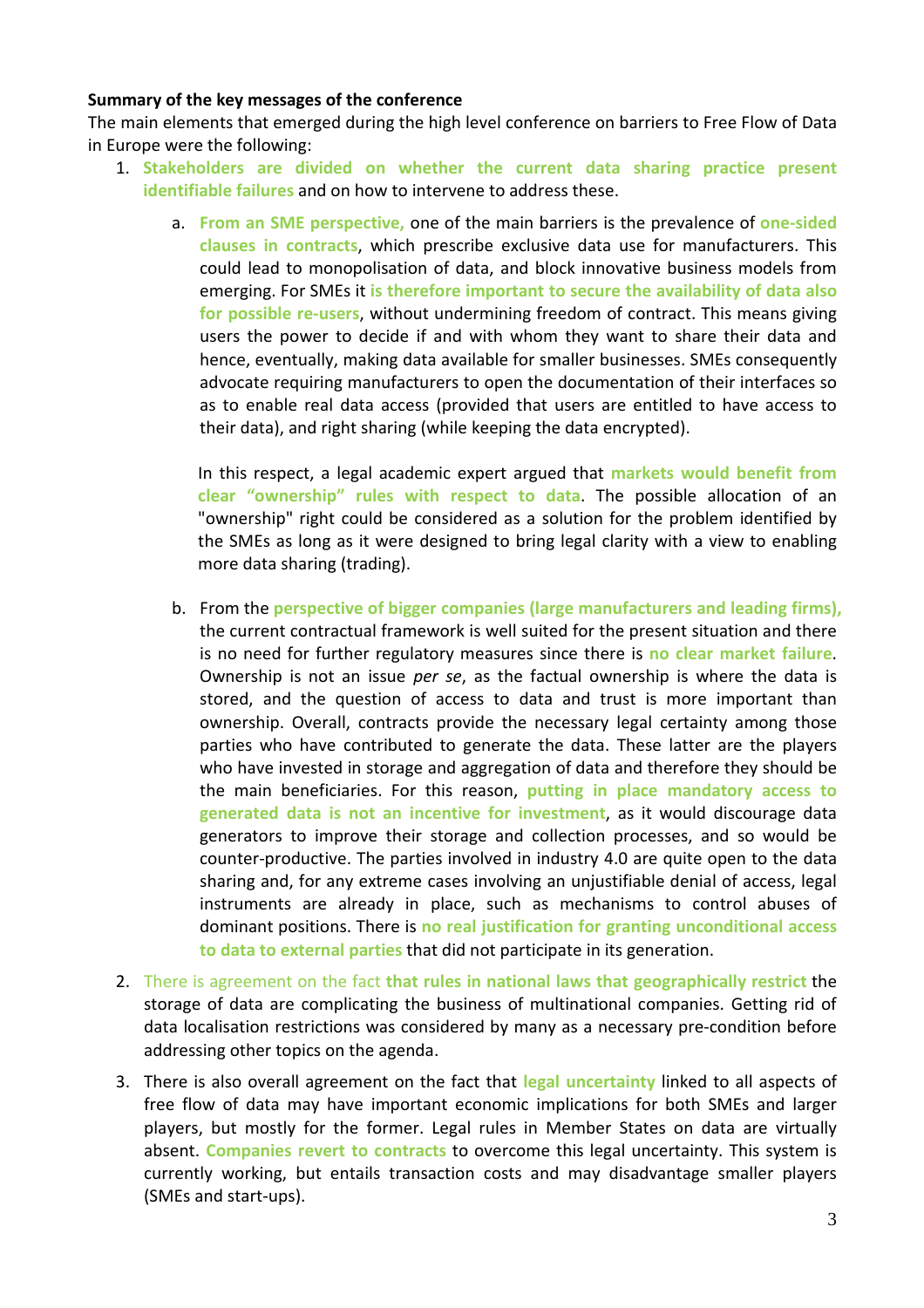- 4. The vast majority of participants from different sectors agreed that **identifying the "owner" of the data is not the key question; instead, defining rights for data access and reuse would be more important**. However, the agricultural sector constitutes an exception here, as several stakeholders advocate for a discussion on data ownership for farmers. In addition, any discussion should focus on "**raw" or machine generated data** (i.e., data that has not yet been processed through analytics). Broadening the discussion to processed data would open many other questions, notably linked to IP rights.
- 5. Stakeholders agreed **that the future data economy is likely to be driven by the platform concept and by network effects** created, rather than by bilateral business contacts. A number of stakeholders are active in the development of specific IT platforms for industrial data sharing. Ensuring interoperability will be a challenge.
- 6. **Some stakeholders argued that individuals should obtain a fair share of the value of data that they have generated**. This is also in the interest of consumer-facing business: personalisation of offerings is crucial in the E-commerce sector because the choice is much larger than in physical stores. For such personalisation to happen, E-commerce players need to understand their customers better, and cannot rely on data generated by customers on their own platform only. Portability of preferences across platforms is important both for consumers and businesses.
- 7. **There is general agreement on the fact that distinguishing between personal and nonpersonal data may not be useful** in order to understand whether the General Data Protection Regulation already covers all aspects of the problem. Certain "raw" data generated by individuals through smart devices are not personal data at all (e.g., data about the locations of road potholes as identified through car sensors) as they can be easily anonymised. On the other hand, the GDPR will apply to any "raw" data that is personal. Block chain technology can be used to enhance security (integrity of data, proof of who used the data etc.).
- 8. There is also a common view on the fact that **liability rules based on product liability are not "fit for purpose" in the context of the Internet of Things**, with autonomous, selflearning systems, and machine-2-machine interactions. For the identification of liability in the IoT, the "owner vs. data producer" dichotomy is no longer relevant.
- 9. Notwithstanding the above-mentioned points, most stakeholders voiced **a word of caution with respect to the need for new regulation**. In particular, it would need to be seen whether one uniform approach to data is appropriate.

### **Insights from Member States**

**Estonia** argued that citizens should benefit from **a 5th Freedom within the EU,** which is about the free flow of data. Estonia underlined that the Free Flow of Data initiative links to a number of elements (e.g., geo-blocking, the telecoms reform, labour law etc.). It is also the pre-condition for related discussions on "ownership" of and access to data. Estonia has worked locally to remove all barriers to flows of data, including in sensitive areas (e.g., banking), in order to create more services for users. Estonia wants an **ambitious proposal** in order not to send a negative signal that controlling the location of data is justified and acceptable. The speaker also suggested that users should receive the data from the processors, because this could open up markets for all sorts of industries. This approach would also be coherent with the idea of MyData, which is a newly developed initiative aiming to allow citizens to have more control over the data trails they leave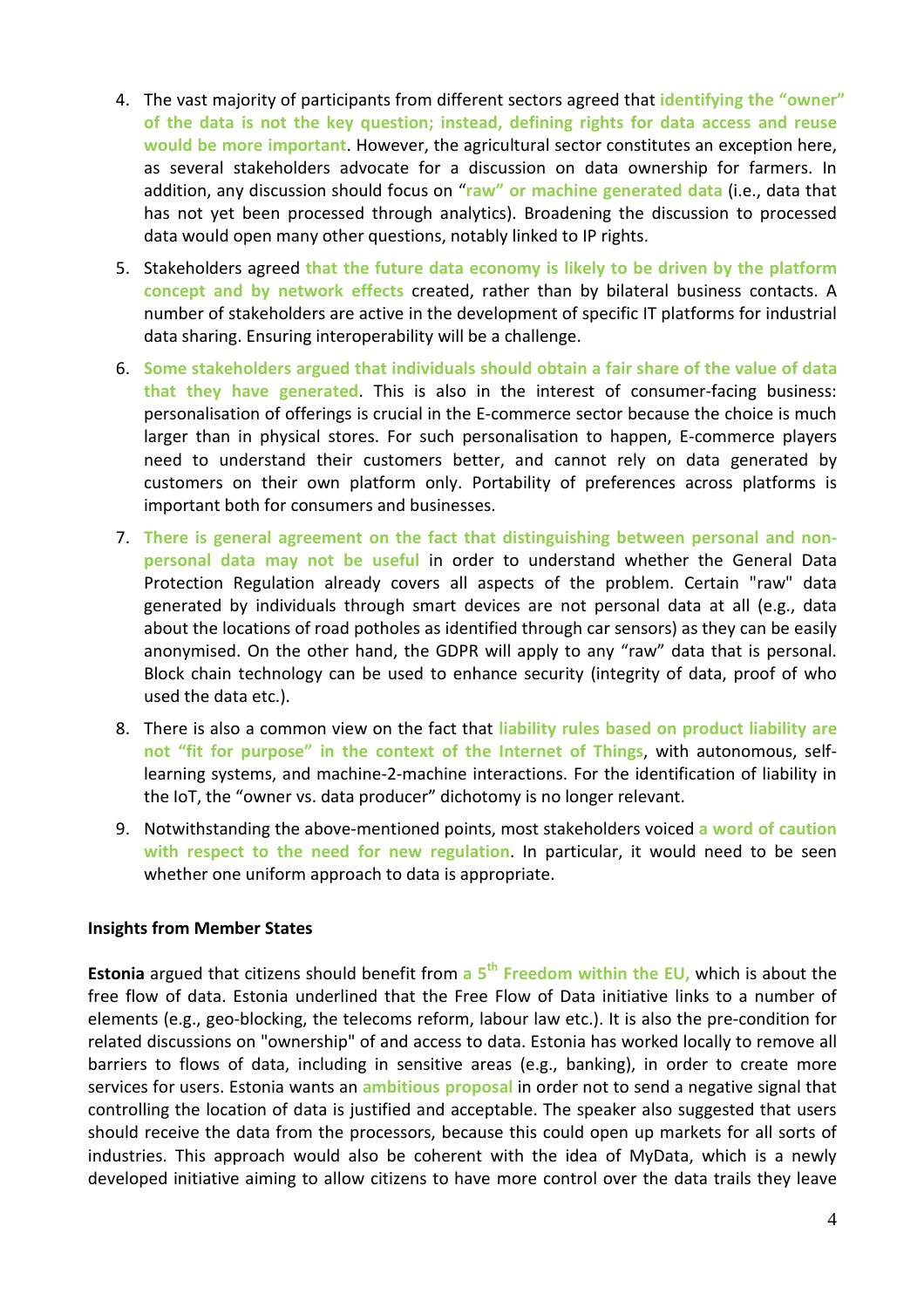behind them, to see where data goes, to specify who can use it, and to modify these decisions over time.

**Slovakia** presented its vision of a **data-driven State**, enabling advanced analytics. In the first phase, Slovakia will remove both barriers to the implementation of the "once-only principle" as well as barriers to publishing all data as open data. Furthermore, this country will also remove barriers to sharing and reuse of data within the government. The objective is to support innovation by industry.

**Denmark** presented the example of the **Bookkeeping Act**. Denmark abolished the law that forced companies to store bookkeeping data within the country. This solved the issue of having more than 1000 requests for exemptions per year and did not lead to an increase in fraud. The speaker also underlined the **need to remain open in a global world**, thus the importance of ensuring that data can easily be moved outside the EU as well. It must also be noted that regulation can be a barrier to entrepreneurship and that the public authorities must ensure that such rules remain entrepreneur-friendly as well as future-proof.

**Spain** raised a point concerning the risk that legislation could hinder large experimental projects, currently under development, in relation to smart cities. The speaker underlined that although large datasets are highly anonymised, this has **not yet enhanced the trust of consumers in the way data are collected, used and shared**. Concerning E-commerce platforms, there is a need to investigate whether there is an imbalance in this system of data generation (in favour of suppliers).

### **Insight from industry's experience**

One of the contributors at the event summarised key elements which emerged from a recent discussion that he had witnessed in relation to the topic of "data ownership":

- **The data economy is increasingly an economy of platforms.** Conventional competition rules normally do not authorise dominant suppliers to impose predatory prices because they make competition impossible. However, this practice is becoming necessary in the case of platforms: having almost free services for users is a classic way to create enough critical mass to catch the interest of merchants.
- **The lifecycle of data is important.** Data enhances its value through processing: raw data becomes context data which is then transformed into consumer experience enriched data, finally to become usable data and a basis for analytics.
- **Multi-homing should also be considered.** Large vendors will have their own versions of data platforms. *Will customers need to send data to many different industrial platforms?* This brings about the challenge of security and data protection, as well as data localisation. Distributed ledgers and block chains could be an interesting way to solve this set of problems.
- **There is a need for more research on the models for platform organisation and contracts.** If there is no consensus about the economics of data platforms, it can be foreseen that reaching agreement upon what level of regulation is necessary could be difficult. Thus, putting in place a task force working on the economics of data platforms is a prerequisite for making the right decisions.

Most of these elements were also mentioned during the rest of the conference.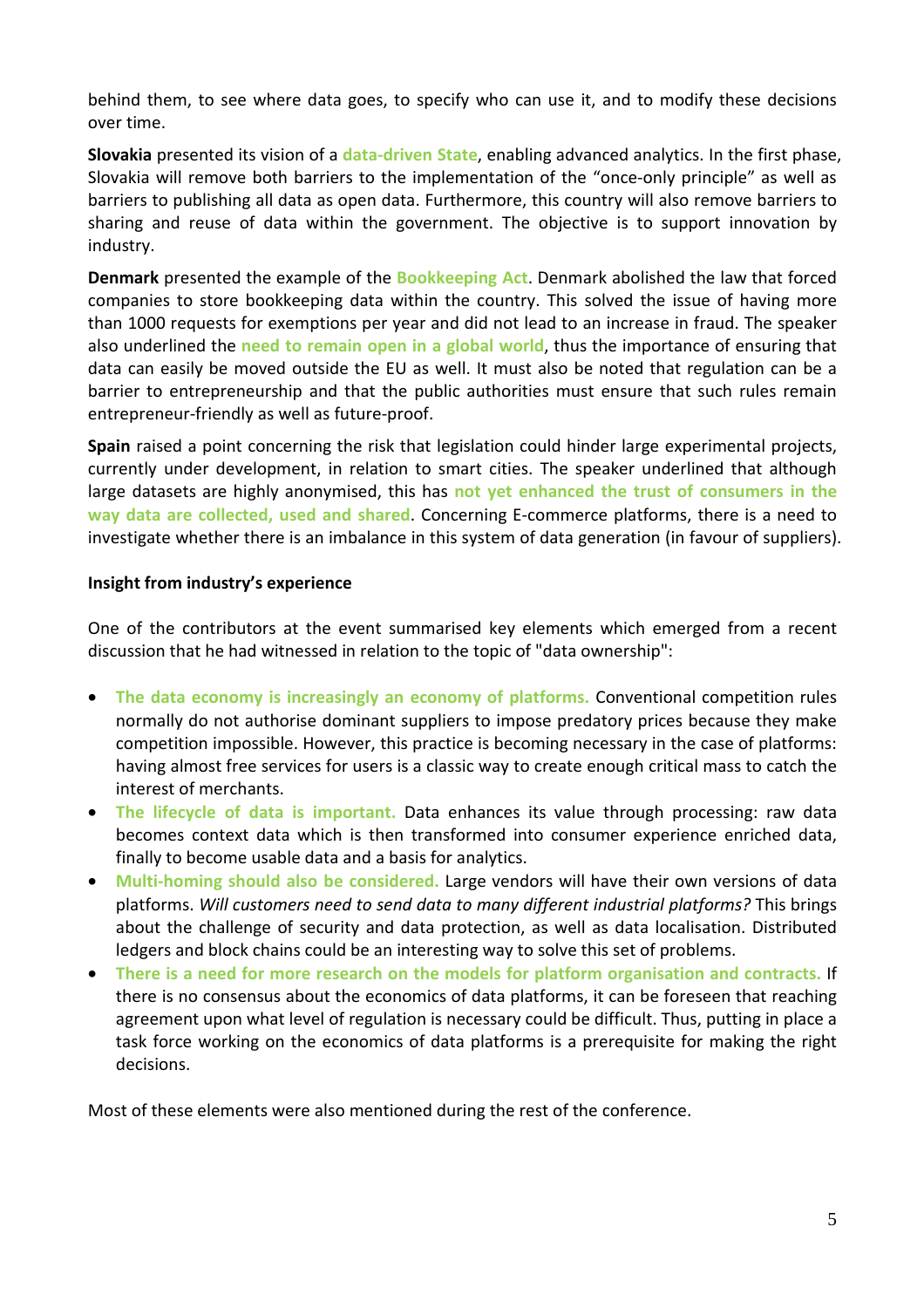During the debate, several points were made relating to different industry sectors:

- The stakeholders pointed to many examples of **industrial platforms**. One stakeholder operating in this area argued that **education of the users** about their rights is key for enhancing their trust on how their data are collected, used and possibly shared. Data security must also be a primary concern for the key players. In terms of barriers, **clear rules on ownership** could help establishing market for data as well as **further standardisation** activities, especially across domains. Data portability can also be an issue, but it is in the interest of the consumers to ensure data portability rights. In fact, as a stakeholder argued, data portability allows for the development of a consumer-centric approach in which individuals can fully dispose and benefit from their data. To foster innovation and the development of new business models, it is also important to allow for experimentation and digital hubs.
- **The automotive sector** is a specific market in which opposing sets of interests for example, between **manufacturers and the potential re-users of vehicle data** (such as car repairers and insurance companies) - have emerged. The potential data re-users argue that the market should be regulated in order to give to every interested party access to invehicle generated data. In fact, the existing practice of B2B contracts leads to market closures and therefore there is a need to open the access to data, and this cannot be achieved relying on contracts among players alone. This would enable re-users of data (such as car repair services and insurance providers) to develop innovative services. The manufacturers on the other hand suggest defining case-by-case what data should be accessible, and the relevant conditions. **Different datasets might have a different level of interest, depending on the players**. Certain data may be of public interest and could be shared with public authorities, while data revealing information about the driver would require a more cautious approach, also considering that Member States could well interpret the GDPR differently. A recent privately-conducted study, entitled "My Car – My Data" concluded that 76% of users are open to the sharing of data if they can benefit from services. Most think that data belongs to the owner or driver of the vehicle and 92% of them want to choose their service provider.
- Confidential and personal data are prominent in **telecommunications services**. The telecommunications sector is more regulated in terms of data than other sectors. Also in this sector, using the concept of ownership is less relevant than the use of data, access to data or exploitation of data. Setting ownership rules means shaping the market in one specific direction but **the solutions should rather focus on contractual issues in a multilateral or bilateral setting, otherwise there is a risk of market failure**. Competition law can also offer adequate answers to issues related to business models. If this proves not to be enough, then the policy-makers could envisage other solutions. Nonetheless, it might be too early to set a clear policy direction and further investigations are needed. Geographical restrictions on the other hand need to be urgently tackled to enable more efficient use of resources and more flexibility.
- Concerning the **banking sector**, a major bank's representative underlined the need to distinguish between personal and non-personal data, because this has an impact on the legal framework that applies. **Yet, additionally, the distinction between 'raw data' and 'processed data' (data enhanced by analysis) must also be made**. If the data has been processed, a whole new set of questions arises, e.g., the protection of algorithms. Any regulatory measure should reflect this distinction. Data portability should be limited to the initial raw data and not to the processed data. As the other stakeholders, the bank's